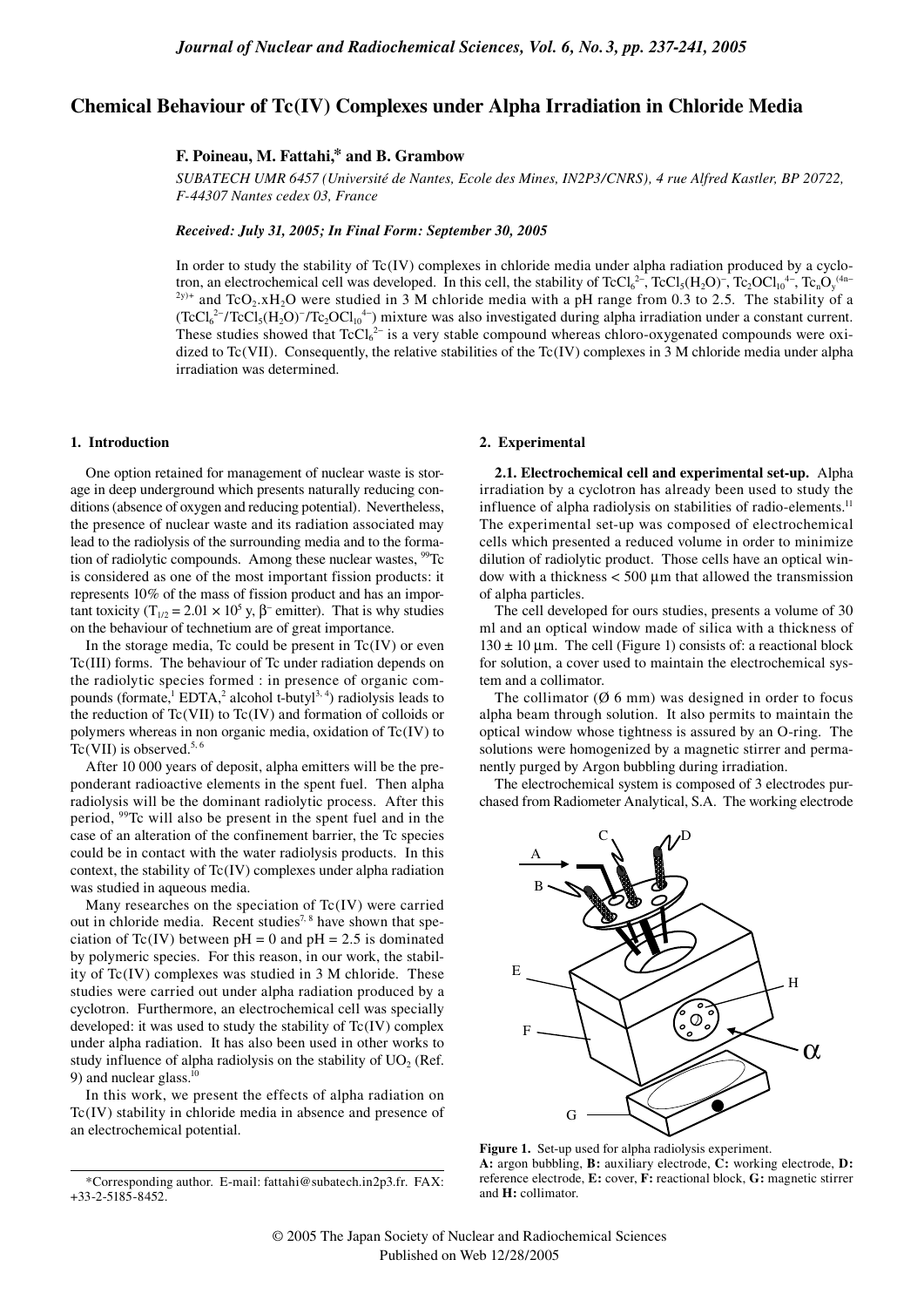(XR 140) is made of a platinum plate (1 cm  $\times$  4 cm). The auxiliary electrode (XR 110) is constituted of a platinum plate (5 mm  $\times$  5 mm). This electrode is installed in a lounge (Al 120) in order to isolate oxidation products that may form at this electrode during reactions. The reference electrode is an Ag/AgCl electrode (XR 300),  $E = 248$  mV/ ENH).

These electrodes were installed on a glass cover CP 4R which was settled and screwed on the cell cover. This electrochemical system was connected to a PGP 201 potentiometer equipped with voltamaster 4, which allows to work under constant current or potential and provides analyses by cyclic voltammetry. This experimental set-up was then settled on an ionisation chamber and controlled from the outside of the cyclotron alveolus through large coaxial cables.

Alpha irradiation was performed at the CERI cyclotron (CNRS-Orleans). This cyclotron generates alpha particles  $(^{4}He^{2+})$  in an energy range from 5 MeV to 45 MeV. Energy of 28 MeV was chosen for all the Tc experiments. The calculations from SRIM2000 code indicated that  ${}^{4}He^{2+}$  (28 MeV) passed into the cell carrying energy of 5–6 MeV and a penetration depth in solution about 45  $\mu$ m. The rest of energy was absorbed by the cell window and by the titanium windows of the ionization chamber. The alpha beam was monitored during the experiments as a function of the measured  ${}^{4}He^{2+}$  current on the ionisation chamber. During all the experiments, the current of <sup>4</sup>He<sup>2+</sup> flux in solution was fixed in the range from 10 nA to 50 nA. The irradiation time depending of experience, vary between 5 mn to 40 mn. The duration of an experiment is around 1h30.

**2.2.** Dosimetry and  $H_2O_2$  measurement. Doses were measured using the Fricke's dosimetry<sup>12</sup> which is based on the oxidation of Fe(II) to Fe(III) by water radiolysis products. The Fe(II) solution used was 1 mM  $FeSO<sub>4</sub>$  prepared in a 0.4 M  $H<sub>2</sub>SO<sub>4</sub>$  solution. The concentration of Fe(III) was then determined by UV-Vis measurement at 304 nm ( $\varepsilon = 2197 \text{ M}^{-1} \text{cm}^{-1}$ ). The radiolytic yield G (Fe(III)) used for the dose calculations was 1.06 10<sup>-6</sup> mol. J<sup>-1</sup>.

The concentrations of  $H_2O_2$  produced during the irradiation were measured using the Ghormley's method<sup>13</sup> which is based on oxidation of  $\Gamma$  to  $I_3^-$  by  $H_2O_2$ . The 1 mM iodide solution, used in this work, was prepared by dissolving KI in a 0.1 M NaOH solution. The measurement protocol is showed as follows: 1) A phthalate buffer solution ( $pH = 6$ ) was added to the KI solution. 2) The  $[I_3^-]$  was then determined by UV-Vis measurement at 350 nm ( $\varepsilon = 28000 \text{ M}^{-1} \text{cm}^{-1}$ ). 3) The concentration of  $H_2O_2$  in solution was finally determined from the concentration of  $I_3^-$ .

**2.3. Chemical and Sample preparation.** The NaTcO<sub>4</sub> solution used for all syntheses was purchased from Cerca, Co France. All chemicals used are of analytical purity and all solutions were prepared with Milli-Q water.

The stock solution of  $TcCl<sub>6</sub><sup>2−</sup> (0.02 M, 6 M HCl)$  was prepared by heating TcO<sub>4</sub><sup>-</sup> at 90 °C in concentrated HCl. The stock solution was kept in the dark at an inert gas glove box.

The stock solution of  $Tc_2OCl_{10}^{4-}$  (8.8 mM) in [Cl<sup>-</sup>] = 3 M,  $pH = 0.3$  was synthesised by using the method recently developed.<sup>8</sup> The TcCl<sub>6</sub><sup>2-</sup>/Tc<sub>2</sub>OCl<sub>10</sub><sup>4-</sup> mixture in 3 M chloride solution (pH = 0.3, [Tc] =  $10.95.10^{-5}$  M) was prepared from  $Tc_2OCl_{10}^{4-}$  and  $TcCl_6^{2-}$  stock solutions.

The  $Tc_nO_y^{(4n-2y)+}/TcO_2.xH_2O$  solution was prepared by diluting TcCl<sub>6</sub><sup>2-</sup> in a medium of [Cl<sup>-</sup>] = 3 M and pH = 1. The pH was adjusted to 2.5 by NaOH. The solution was kept in an inert gas glove box, sealed and carried to Orleans cyclotron facility under inert atmosphere to avoid oxidation.

The mixture  $TcCl_6^2$ -/Tc $Cl_5(H_2O)^{-}/Tc_2OCl_{10}^4$ - used for experiment under constant current was synthesised by reduction ( $i = -500 \mu A$ ) of TcO<sub>4</sub><sup>-</sup> in the electrochemical cell in 3 M chloride solution ( $pH = 1$ ).

**2.4. Other techniques.** <sup>99</sup>Tc analysis was performed using liquid scintillation counting: Packard 2550 TR/AB Liquid Scintillation analyzer). The scintillation cocktail used was ULTIMA GOLD ABTM (Packard). UV-Vis spectra between each irradiation were recorded on a Shimadzu 2401 double beam spectrometer in 1 cm cell. Ultra pure water was used as the reference.

### **3. Results**

All experiments were performed in the aim of describing the behaviour of Tc(IV) complexes under alpha irradiation. In this work, our studies were focused on 3 M chloride media with a pH range from  $0.3$  to  $2.5$  since the speciation of Tc(IV) in this domain is well documented.<sup>7, 8</sup> According to their results, Tc<sub>2</sub>OCl<sub>10</sub><sup>4–</sup> is dominant in a pH range from 0 to 1 and Tc<sub>n</sub>O<sub>y</sub><sup>(4n–2y)+</sup> over pH = 1.3. At [Tc] =  $10^{-4}$  M, Tc<sub>n</sub>O<sub>y</sub><sup>(4n-2y)+</sup> begin to precipitate in TcO<sub>2</sub>.xH<sub>2</sub>O at pH = 2.2<sup>7</sup>. Thus, irradiations of TcCl<sub>6</sub><sup>2</sup> and  $Tc_2OCl_{10}^{4-}$  were carried out at pH = 0.3 and those of a Tc<sub>n</sub>O<sub>y</sub><sup>(4n−2y)+</sup>/TcO<sub>2</sub>.xH<sub>2</sub>O mixture at pH = 2.5. The stability of a TcCl<sub>6</sub><sup>2-</sup>/TcCl<sub>5</sub>(H<sub>2</sub>O)<sup>-</sup>/Tc<sub>2</sub>OCl<sub>10</sub><sup>4-</sup> mixture in [Cl<sup>-</sup>] = 3 M, pH = 1 was also studied under a constant current  $(i = -500 \mu A)$ .

**3.1. Irradiation of**  $TcCl_6^{2-}$ **.**  $TcCl_6^{2-}$  **(Tc = 9.85.10<sup>-5</sup> M) was** irradiated in a 3 M chloride medium ( $pH = 0.3$ ), with a dose rate of 117.43 Gy.min<sup>−</sup><sup>1</sup> . Changes of absorption spectra during irradiations are presented in Figure 2.

Figure 2 reveals that  $TcCl<sub>6</sub><sup>2–</sup>$  is practically stable under alpha irradiation. After irradiation with a dose of 11700 Gy, only 4 % of  $TcCl<sub>6</sub><sup>2-</sup>$  was transformed. Thus, the initial radiolytic yield was found to be  $-(3.40 \pm 1.13) .10^{-10}$  mol.J<sup>-1</sup>, which is 1000 lower than that of Fattahi et al<sup>5</sup> under gamma radiation in the same medium.

Under the same experimental conditions, the alpha irradiation of a 3 M chloride solution ( $pH = 0.3$ ) without Tc led to the apparition of a specie characterized by an absorption band at 230 nm. According to literature data [14] this band is characteristic of the radiolytic product  $Cl<sub>3</sub><sup>-</sup>$ .

**3.2. Irradiation of a**  $TcCl_6^{2-}/Tc_2OCl_{10}^{4-}$  **mixture.** A TcCl<sub>6</sub><sup>2-</sup>/Tc<sub>2</sub>OCl<sub>10</sub><sup>4-</sup> mixture (Tc = 10.95.10<sup>-5</sup> M) was irradiated in a 3 M chloride solution ( $pH = 0.3$ ) with a dose rate of 117.43 Gy.min<sup>−</sup><sup>1</sup> . Changes of absorption spectra during irradiations are presented in Figure 3 and the evolution of Tc species in Figure 4.

Figure 3 and 4 confirm the stability of  $TcCl<sub>6</sub><sup>2-</sup>$  and revealed that irradiation of  $Tc_2OCl_{10}^{4-}$  leads to its oxidation to  $TcO_4^-$ . This reaction is characterized by disappearance of the band at 354 nm ( $\varepsilon = 9307 \text{ M}^{-1} \text{cm}^{-1}$ ) of Tc<sub>2</sub>OCl<sub>10</sub><sup>4-</sup> and the apparition at 287 nm ( $\varepsilon = 2316 \text{ M}^{-1} \text{cm}^{-1}$ ) of the band characteristic of TcO<sub>4</sub><sup>-</sup>. Consequently, the hypothesis that irradiation of  $Tc_2OCl_{10}^+$ leads to its oxidation to Tc(VII) was proved. The initial radiolytic yields of the Tc species are presented in Table 1.

**3.3. Irradiation of a**  $Tc_nO_y^{(4n-2y)+}/TcO_2$ **.xH<sub>2</sub>O mixture.** A Tc<sub>n</sub>O<sub>y</sub><sup>(4n-2y)+</sup>/TcO<sub>2</sub>.xH<sub>2</sub>O mixture (Tc = 9.9.10<sup>-5</sup> M) was irradiated in a medium of  $[CI^-] = 3 M$  and  $pH = 2.5$ , with a dose rate



**Figure 2.** Change of absorption spectra of  $TcCl<sub>6</sub><sup>2-</sup>$  during alpha irradiation. Operating conditions: dose rate: 117.43 Gy.min<sup>−</sup><sup>1</sup> ; atmosphere argon;  $[Tc] = 9.85.10^{-5}$  M,  $[C] = 3$  M,  $pH = 0.3$ .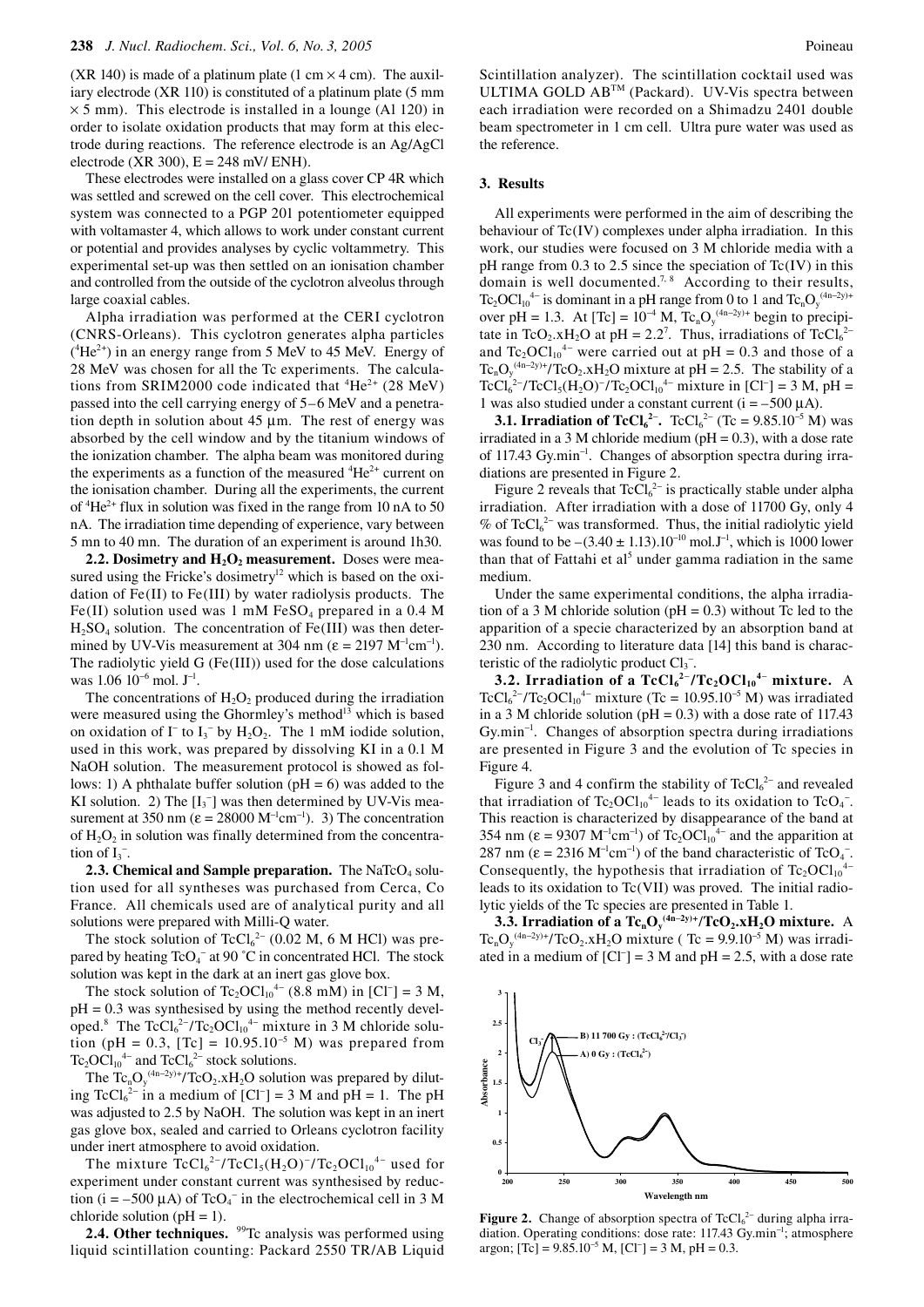

**Figure 3.** Change of absorption spectra of a  $Tc_2OCl_0^{4-}/TcCl_6^{2-}$  mixture during alpha irradiation. Operating conditions: dose rate: 117.43 Gy.min<sup>-1</sup>; atmosphere argon; [Tc] =  $10.95.10^{-5}$  M, [Cl<sup>-</sup>] = 3 M, pH = 0.3; doses: 0 Gy, 1174 Gy, 4697 Gy and 15365 Gy.



Figure 4. Concentration of Tc species as a function of dose during alpha irradiation of a  $Tc_2OCl_0^{4-}/TcCl_6^{2-}$  mixture. Operating conditions:  $[CI^-] = 3 M$ , pH = 0.3; atmosphere argon. Dose rate: 117.43 Gy.min<sup>-1</sup>. **A:**  $Tc_2OCl_{10}^{4-}$ , **B:**  $TcCl_6^{2-}$  and **C:**  $TcO_4^-$ .

**TABLE 1:** G Values for TcO<sub>4</sub><sup>-</sup>, TcCl<sub>6</sub><sup>2-</sup> and Tc<sub>2</sub>OCl<sub>10</sub><sup>4-</sup> in 3 **M Chloride, pH = 0.3 Under Alpha Radiation** 

| Compound                        | $G \text{ (mol. J}^{-1})$ |
|---------------------------------|---------------------------|
| $Tc_2OCl_{10}^{4-}$             | $-9.05.10^{-9}$           |
| TcCl <sub>6</sub> <sup>2–</sup> | $-2.70.10^{-10}$          |
| TcO <sub>4</sub>                | $1.02.10^{-8}$            |

Dose rate: 117.43 Gy.min<sup>-1</sup>, argon atmosphere

of 28.55 Gy.min<sup>-1</sup>. During this experiment, the Tc concentration was measured using liquid scintillation after filtration through a 0.2 µm membrane filter. The changes of absorption spectra during irradiations are presented in Figure 5 and the evolution of Tc species in Figure 6.

These figures reveal the complete oxidation of  $Tc(IV)$  species to Tc(VII) after a dose of 1713 Gy. The initial radiolytic yield for the soluble Tc species are presented in Table 2.

During this experiment the concentration of  $H_2O_2$  was determined using Ghormley's method (Figure 7). The value of  $[H_2O_2]$  produced in presence of Tc(IV) was compared to the value obtained without Tc. The initial radiolytic yield of  $H_2O_2$ without Tc was then determined:  $G(H_2O_2) = 1.23$ .  $10^{-7}$  mol.J<sup>-1</sup>. Meanwhile, in presence of Tc(IV),  $H_2O_2$  or OH. radicals were completely consumed in a dose range from 0 Gy to 400 Gy.

**3.4. Irradiation of a TcCl<sub>6</sub><sup>2−</sup>/TcCl<sub>5</sub>(H<sub>2</sub>O)<sup>−</sup>/Tc<sub>2</sub>OCl<sub>10</sub><sup>4−</sup> mixture under constant current.** Aim of this experiment is to study the behaviour of Tc(IV) complexes during alpha irradiation under reducing potential: a mixture  $TcCl<sub>6</sub><sup>2–</sup>/TcCl<sub>5</sub>(H<sub>2</sub>O)<sup>-</sup>/$ Tc<sub>2</sub>OCl<sub>10</sub><sup>4–</sup> was irradiated in a 3 M chloride solution (pH = 1) with a dose yield of 34.40 Gy.min<sup>-1</sup> under a constant courant (i  $= -500 \mu A$ ). During irradiation, the electrochemical potential fluctuated between –420 mV and –450 mV/(Ag/AgCl). The



**Figure 5.** Change of absorption spectra of a TcO<sub>2</sub>.xH<sub>2</sub>O/Tc<sub>n</sub>O<sub>y</sub><sup>(4n-2y)+</sup> mixture during alpha irradiation. Operating conditions: dose rate: 28.55 Gy.min<sup>-1</sup>; atmosphere argon; [Tc] =  $9.9.10^{-5}$  M, [Cl<sup>-</sup>] = 3 M, pH = 2.5; doses: 0 Gy and 1713 Gy.



Figure 6. Concentration of Tc species as a function of dose during alpha irradiation of a TcO<sub>2</sub>.xH<sub>2</sub>O/Tc<sub>n</sub>O<sub>y</sub><sup>(4n-2y)+</sup> mixture. Operating conditions:  $[C]$ <sup>-</sup>] = 3 M, pH = 2.5; atmosphere argon. Dose rate: 28.55 Gy.min<sup>-1</sup>. **A:**  $Tc_nO_y^{(4n-2y)+}$ , **B:**  $TcO_2.xH_2O$  and  $C: TcO_4^-$ .

**TABLE 2:** G Values for  $\text{TeO}_4^-$  and  $\text{Te}_{n}O_y^{(4n-2y)+}$  in 3 M **Chloride (pH = 2.5) Under Alpha Radiation**

| Compound             | $G (mol. J-1)$  |
|----------------------|-----------------|
| $Tc_nO_y^{(4n-2y)+}$ | $-1.09.10^{-7}$ |
| TcO <sub>4</sub>     | $1.12.10^{-7}$  |

Dose rate: 28.55 Gy.min<sup>−</sup><sup>1</sup> , argon atmosphere



**Figure 7.** Concentration of produced  $H_2O_2$  with A) and B) for in absence and in presence of Tc(IV) during irradiation of a 3 M chloride solution (pH = 2.5); atmosphere argon. Dose rate 28.55 Gy.min<sup>-1</sup>.

changes of absorption spectra during irradiations are presented in Figure 8 and the evolution of Tc species in Figure 9. Analyses of Figure 8 and 9 reveal that the electrochemical potential can not impede the oxidation of  $Tc(IV)$  to  $Tc(VII)$ . The experimental yields of Tc species are presented in Table 3.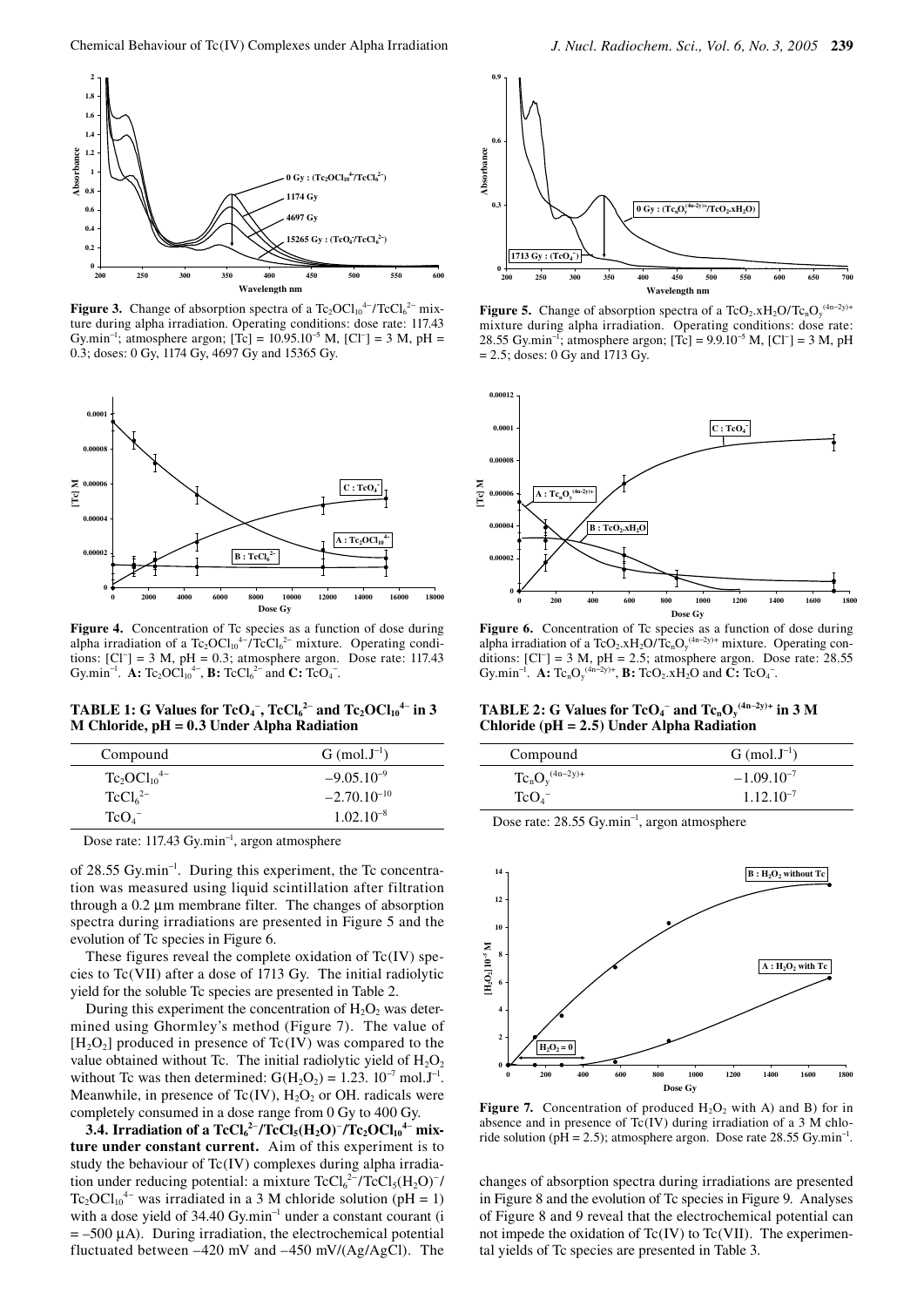

**Figure 8.** Change of absorption spectra of a  $TcCl<sub>6</sub><sup>2–</sup>/TcCl<sub>5</sub>(H<sub>2</sub>O)<sup>-</sup>/$  $Tc_2OCl_{10}^{4-}$  mixture during alpha radiation under a constant current (i  $= -500 \mu A$ ). Operating conditions: dose rate: 34.40 Gy.min<sup>-1</sup>; atmosphere argon;  $[Te] = 8.10^{-5}$  M,  $[Cl^-] = 3$  M,  $pH = 1$ ; doses: 0 Gy, 860 Gy, 1720 Gy and 3096 Gy.



Figure 9. Concentration of Tc species as a function of dose during alpha irradiation of a TcCl<sub>6</sub><sup>2-</sup>/TcCl<sub>5</sub>(H<sub>2</sub>O)<sup>-</sup>/Tc<sub>2</sub>OCl<sub>10</sub><sup>4-</sup> mixture under a constant current ( $i = -500 \mu A$ ). Operating conditions: [Cl<sup>-</sup>] = 3 M,  $pH = 1$ ; atmosphere argon. Dose rate: 34.40 Gy.min<sup>-1</sup>. **A:** TcCl<sub>6</sub><sup>2-</sup>, **B:** TcCl<sub>5</sub>(H<sub>2</sub>O)<sup>-</sup>, **C:** Tc<sub>2</sub>OCl<sub>10</sub><sup>4-</sup> and **D:** TcO<sub>4</sub><sup>-</sup>.

**TABLE 3:** G Values for  $TeO_4^-$ ,  $TeCl_6^{2-}$ ,  $Te_2OCl_{10}^{4-}$  and **TcCl5(H2O)**<sup>−</sup> **in 3 M Chloride (pH = 1) During Alpha Radiation Under a Constant Current (i = –500** µ**A)** 

| Compound                        | $G \text{ (mol. J}^{-1})$ |
|---------------------------------|---------------------------|
| TcCl <sub>6</sub> <sup>2–</sup> | $-2.8.10^{-9}$            |
| $Tc_2OCl_{10}^{4-}$             | $-8.66.10^{-9}$           |
| $TcCl5(H2O)-$                   | $-1.58.10^{-8}$           |
| TcO <sub>4</sub>                | $2.98.10^{-8}$            |

Dose rate: 34.40 Gy.min<sup>−</sup><sup>1</sup> , argon atmosphere

#### **4. Discussion**

We showed in this paper that under alpha irradiations, the Tc(IV) complexes in 3 M chloride media undergo oxidation to Tc(VII). In the same medium, non irradiated solution of  $Tc(IV)$ complexes are stable against oxidation for times equivalent to those of irradiation experiments. Under alpha radiation,  $TcCl<sub>6</sub><sup>2</sup>$ is the most stable and the species having cores of the  $[{\rm Te-O-Tc}]^{6+}$ and  $[Te(\mu-O)_2Te]^{4+}$  structures were oxidized easily.

The determination of the initial radiolytic yields allows to classify the Tc(IV) complexes according to their stabilities:  $TcCl<sub>6</sub><sup>2–</sup> > Tc<sub>2</sub>OCl<sub>10</sub><sup>4–</sup> > TcCl<sub>5</sub>(H<sub>2</sub>O)<sup>-</sup> > Tc<sub>n</sub>O<sub>y</sub><sup>(4n-2y)+</sup>.$ 

This order suggested that the stability of Tc(IV) complexes depends on the number of oxygen and chlorine atoms in the structure. The presence of chlorine atoms in the structure can increase the stability of the  $Tc(IV)$  complexes, which is due to the electron donation capability of chlorine atoms. It is noteworthy that this phenomena has already been observed for rhenium<sup>15</sup>: the chlorinated  $Re(IV)$  complexes are obviously more

stable than oxygenated Re(IV) complexes. Furthermore, literature data reveal that the Tc(VII)/Tc(IV) potential value depends on the number of chlorine atoms in the  $Tc(IV)$  structure: this potential is equal to 0.595 V/ENH for  $Tc(IV) = TcO(OH)$ <sub>2</sub> (Ref.) 16) and 0.849 V/ENH for Tc(IV) = TcCl<sub>5</sub>(H<sub>2</sub>O)<sup>-17</sup> Thus, the increasing of Tc(VII)/Tc(IV) potential value with the number of chlorine atoms can also explain the relative stability of the Tc(IV) complexes.

Consequently, the experiment performed in  $[Cl^-] = 3 M$ , pH  $= 1$  showed that TcCl<sub>6</sub><sup>2-</sup>, which exhibits six chlorine atoms in its structure, is the most stable of  $Tc(IV)$  complexes whereas TcCl<sub>5</sub>(H<sub>2</sub>O)<sup>-</sup> and Tc<sub>2</sub>OCl<sub>10</sub><sup>4–</sup> with each one five chlorine atoms/ Tc are less stable. Between these two compounds,  $TcCl<sub>5</sub>(H<sub>2</sub>O)$ is less stable than  $Tc_2OCl_{10}^{4-}$ , which is probably due to the presence of  $\pi$  bonding in the [Tc-O-Tc]<sup>6+</sup> structure<sup>8</sup> which stabilizes more strongly the valence IV than the H<sub>2</sub>O ligand of TcCl<sub>5</sub>(H<sub>2</sub>O)<sup>-</sup>.

In a  $[CI^-] = 3 M$  solution (pH = 2.5), the measurement of  $[H_2O_2]$  in absence and presence of Tc(IV) have proved that this compound is involved in the radiolytic oxidation of Tc(IV), which corresponds to the previous studies realised under gamma radiation.<sup>5, 18</sup> Among the reaction proposed,<sup>18</sup> one is the oxidation of  $Tc(IV)$  to  $Tc(V)$  followed by disproportionation of  $Tc(V)$  to  $Tc(VI)$ ,  $Tc(IV)$  and  $Tc(VII)$ :

$$
Tc(IV) + H_2O_2 \rightarrow Tc(V) + OH + OH^-
$$
 (1)

- $2Tc(V) \rightarrow Tc(VI) + Tc(IV)$  (2)
	- $2Tc(VI) \rightarrow Tc(VII) + Tc(VI)$  (3)

Nevertheless, if oxidation of Tc(IV) to Tc(VII) occurs exclusively according to (1), (2) and (3), it implies that  $G(Tc(VII)) =$  $(1/2)$  G(H<sub>2</sub>O<sub>2</sub>). Considering the experimentally determined  $G(Tc(VII))$  and  $G(H_2O_2)$  values: 1.12 10<sup>-7</sup> mol.J<sup>-1</sup> and 1.23 10<sup>-7</sup> mol.J<sup>-1</sup>, respectively, it appeared that  $G(Tc(VII) > (1/2)G(H_2O_2)$ : this result indicated that other mechanisms than (1), (2) and (3) took place in the Tc(IV) oxidation.

Furthermore, irradiation of NaCl solution leads to formation of chlorinated species<sup>19</sup>:  $Cl_2^-$ ,  $Cl_2$  and  $Cl_3^-$ , these species may also be involved in Tc(IV) oxidation .

It has been discussed<sup>5</sup> that under gamma radiation,  $Cl_2^-$  is involved in Tc(IV) oxidation. The mechanisms proposed are listed below:

$$
Tc(IV) + Cl_2^- \rightarrow Tc(V) + 2Cl^-
$$
 (4)

$$
Tc(V) + Cl_2^- \rightarrow Tc(VI) + 2Cl^-
$$
 (5)

$$
Tc(VI) + Cl_2^- \rightarrow Tc(VII) + 2Cl^-
$$
 (6)

Considering the presence of  $H_2O_2$  and  $Cl_2^-$ , it was proposed that G (Tc(VII) can be formulated as :

$$
G (Tc(VII) = 1/3 G(Cl2-) + 2/3 G(H2O2)
$$
 (7)

However, in the present work, we think that the mechanism described in  $(4)$ ,  $(5)$  and  $(6)$  may occur in the Tc(IV) oxidation. Nevertheless, the presence of  $Cl<sub>3</sub><sup>-</sup>$  during alpha irradiation, indicates that this species may also be involved in Tc(IV) oxidation. Radiolytic oxidation of Tc(IV) in concentrated chloride media can be considered as a complex process. And for clarifying the mechanisms of this oxidation, further experiments by pulsed alpha radiolysis have to be performed in order to specify the different chlorinated radicals in absence and presence of Tc.

### **5. Conclusion**

This work showed that among the Tc(IV) complexes under alpha irradiation  $TcCl_6^{2-}$  is stable whereas the other complex undergo oxidation to  $TeO<sub>4</sub>$ . This work has permitted to classify the Tc(IV) complexes as function of their stabilities under alpha radiation.